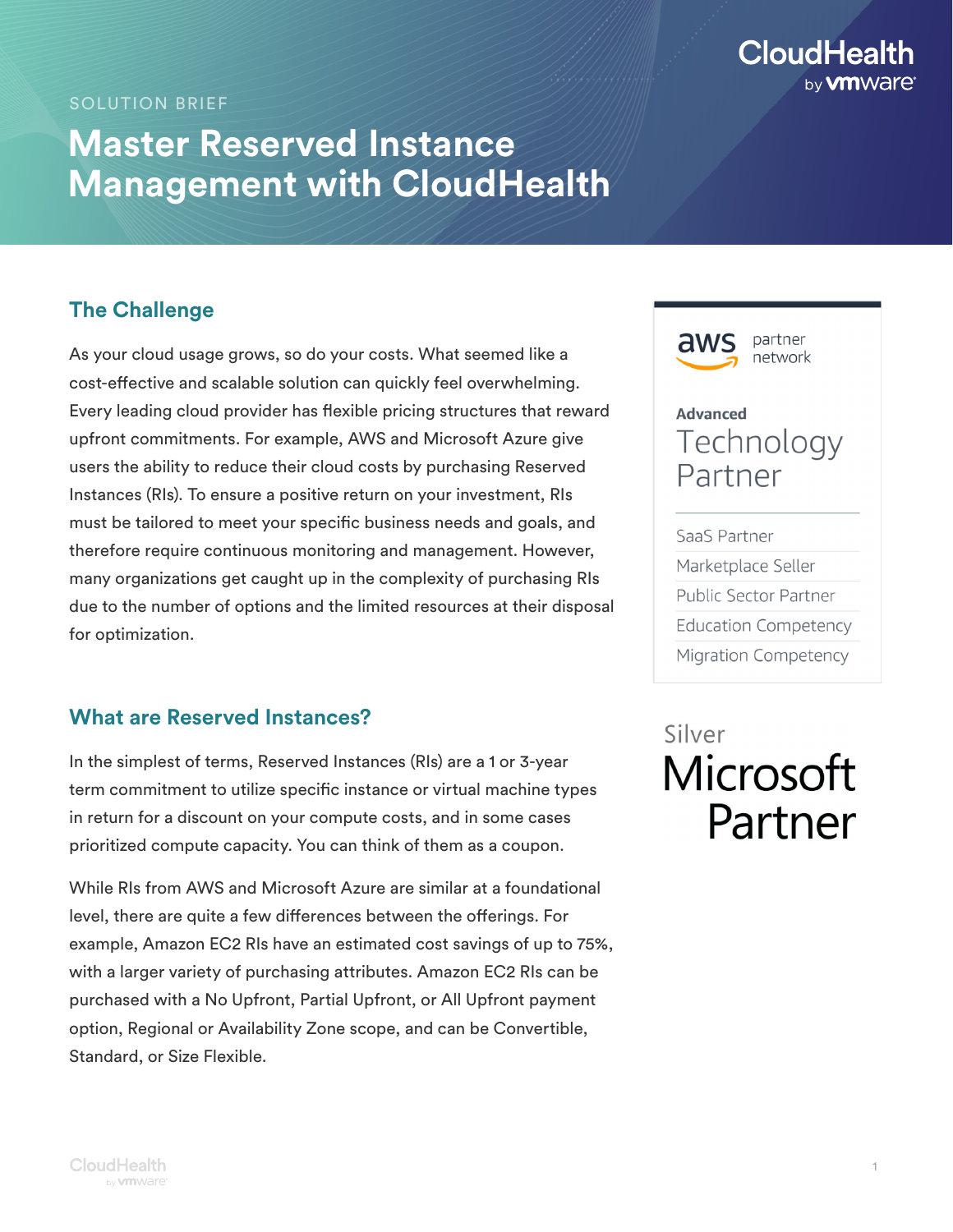Microsoft Azure Reserved Virtual Machine (VM) Instances, on the other hand, have an estimated cost savings of up to 72% (82% when combined with the Azure Hybrid Benefit). Azure RIs are available with a Microsoft Enterprise Agreement or pay-as-you-go, and are only available as an All Upfront payment, with the scope being for a Single Subscription or Shared. Both cloud providers offer the ability to modify RIs and Microsoft Azure even allows you to return their reservations at any time during the term for an adjusted refund.





*"We manage a fleet of RIs worth millions; one CloudHealth modification helped save several thousand dollars in a week. Per year, I'd say we're saving hundreds of thousands."*

> *BRENT STRONG* Manager of Cloud Engineering & Operations

CHANGE **HEALTHCARE** 

### **How CloudHealth can help**

CloudHealth takes the hassle out of RI management by providing the modeling, optimization, and amortization capabilities needed to help you feel confident about your purchasing decisions. The platform supports Amazon EC2 and Amazon RDS RIs, including Size Flexible and Convertible RI types, and Azure Reserved VM Instances.

#### With CloudHealth RI Management you can:

- Easily break down your RI purchases into smaller groups, such as account/subscription, region, or instance family/ machine series, making your analysis more consumable and speeding purchases.
- Save time modeling purchases with the CloudHealth RI Optimizer, which provides your potential savings and more importantly, the payback period.
- Analyze your RI usage to determine if your reservations are underutilized and identify opportunities to remedy this.